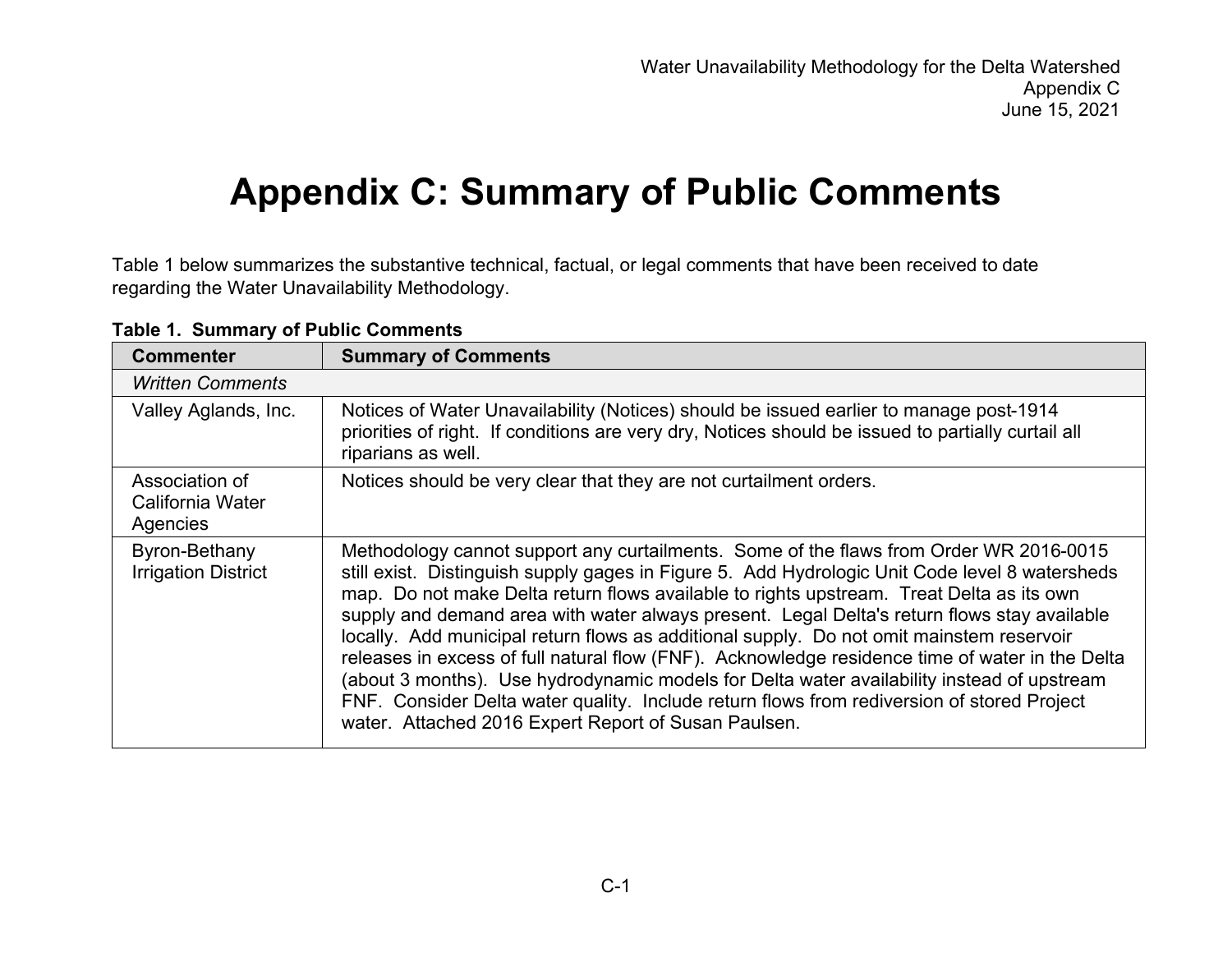| <b>Commenter</b>                            | <b>Summary of Comments</b>                                                                                                                                                                                                                                                                                                                                                                                                                                                                                                                                                                                                                                                                                                                                                                                                                                                                                                                                                                                                                                                                                                                                                                 |
|---------------------------------------------|--------------------------------------------------------------------------------------------------------------------------------------------------------------------------------------------------------------------------------------------------------------------------------------------------------------------------------------------------------------------------------------------------------------------------------------------------------------------------------------------------------------------------------------------------------------------------------------------------------------------------------------------------------------------------------------------------------------------------------------------------------------------------------------------------------------------------------------------------------------------------------------------------------------------------------------------------------------------------------------------------------------------------------------------------------------------------------------------------------------------------------------------------------------------------------------------|
| California Farm<br><b>Bureau Federation</b> | Better describe actual curtailment process. How will the recent Temporary Urgency Change<br>Petition from the Department of Water Resources' (DWR) State Water Project (SWP) and the<br>U.S. Bureau of Reclamation's (Reclamation) Central Valley Project (CVP) (collectively<br>Projects) affect this effort? Focus on improved functional data instead of poor<br>reporting/measurement. Encourage voluntary agreements instead of curtailments.                                                                                                                                                                                                                                                                                                                                                                                                                                                                                                                                                                                                                                                                                                                                         |
| <b>Central Delta Water</b><br>Agency        | Tidal flow should be available natural flow supply (about 330,000 cubic feet per second or<br>about 19.6 million acre-feet per month). Identify any rights within tidal influence zone. Natural<br>tidal flows are of sufficient quality for beneficial use; the Projects are required to ensure this.<br>Historically the Delta was less salty but development (deepening ship channels) have made it<br>saltier. Acknowledge that Delta lowland diversions help the Projects by improving Delta water<br>quality. Curtailing Delta lowland rights would not save any water due to weed growth and<br>shallow groundwater. Account for water transfers (e.g., groundwater substitution or land<br>fallowing) and channel accretions/depletions. Do not curtail any water users in the Delta.<br>Attached 1993 Delta Atlas Tidal Flows figure, 2014 testimony of Christopher Neudeck, 2014<br>South Delta sounding elevations map, 2010 Contra Costa Water District memo on historical<br>Western Delta salinity, 1956 DWR Report on Delta Lowland water quality, 1993 Delta Atlas<br>elevation map, 2014 GEI memo on Delta Wetlands curtailment, and 1993 Delta Atlas Legal<br>Delta map. |
| <b>Cold Springs Water</b><br>Company        | Inadequate justification for curtailing any water rights in San Joaquin Watershed. Support<br>users with no alternative water sources.                                                                                                                                                                                                                                                                                                                                                                                                                                                                                                                                                                                                                                                                                                                                                                                                                                                                                                                                                                                                                                                     |
| California Water<br>Research                | Consider diversions by Sacramento River Settlement Contractors under Reclamation's CVP<br>permits (Reclamation's reports are unclear on relationship). Cross-check diversions greater<br>than face value. Document assumptions on Settlement Contractor demand met by stored<br>water versus natural flow. Ensure Reclamation is complying with reporting requirements for<br>CVP. Attached data table estimating diversions by contractors with post-14 rights.                                                                                                                                                                                                                                                                                                                                                                                                                                                                                                                                                                                                                                                                                                                           |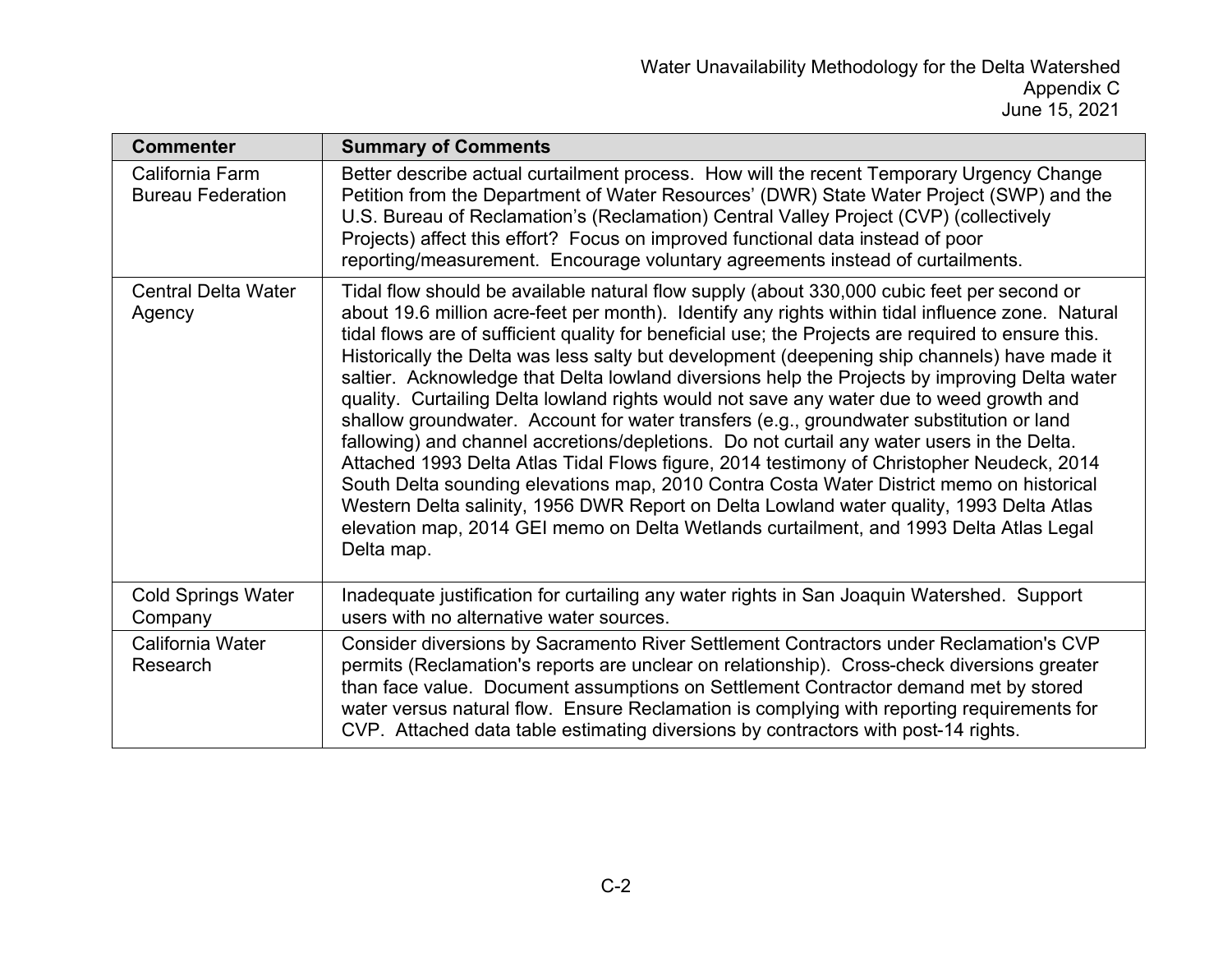| <b>Commenter</b>                                          | <b>Summary of Comments</b>                                                                                                                                                                                                                                                                                                                                                                                                                                                                                                                                                                                                                                                                      |
|-----------------------------------------------------------|-------------------------------------------------------------------------------------------------------------------------------------------------------------------------------------------------------------------------------------------------------------------------------------------------------------------------------------------------------------------------------------------------------------------------------------------------------------------------------------------------------------------------------------------------------------------------------------------------------------------------------------------------------------------------------------------------|
| East Bay Municipal<br><b>Utility District</b>             | Methodology not real-time or appropriate for individual curtailments (i.e., demands based on<br>2018 which may not represent current conditions). More technical documentation of process<br>needed. Better describe actual curtailment process. Why is the Mokelumne River<br>subwatershed considered a lower subwatershed? Were adjustments made to include the<br>entire watershed in FNF gages? Better explain treatment of riparian and pre-1914 users.<br>Better explain calculations of pasted values.                                                                                                                                                                                   |
| Jennifer Spaletta<br>(Delta and tributary<br>water users) | Acknowledge that Delta channels below sea level always have water; the issue is quality not<br>quantity. Use 2020 Demand data for permits and licenses and real-time data for largest<br>diverters with telemetry (e.g., Projects). Support voluntary agreements (e.g.,<br>fallowing/forbearance). Attached 2016 Expert Report of Susan Paulsen.                                                                                                                                                                                                                                                                                                                                                |
| Merced Irrigation<br><b>District</b>                      | Disagrees with treatment of Projects as most junior. Methodology too generous to SB88<br>violators. Make sure that abandoned flows are actually abandoned and not being delivered<br>downstream. Do not enact emergency regulations and risk litigation. More information coming<br>on proposed San Joaquin voluntary agreement.                                                                                                                                                                                                                                                                                                                                                                |
| Northern California<br><b>Water Association</b>           | Curtailments based on waste and unreasonable use are not effective. Better align water<br>availability with actual and projected water supplies (see MBK comments at workshop). Real-<br>time system like Term 91 works well. Sacramento water rights should not be curtailed for<br>users south of North Delta Water Agency, reconsider Legal Delta proration (see Order WR 89-<br>8). The State Water Resources Control Board's (State Water Board or Board) January 1978<br>Report has good recommendations. Fully utilize complaint process. Use online alert system<br>to lift curtailments. Support voluntary agreements (flow agreements exist on nearly all<br>Sacramento tributaries). |
| Tim O'Laughlin                                            | Do not include Stanislaus River water as available downstream (adjudicated). Include New<br>Melones releases as abandoned downstream of Vernalis. Reclamation's planned New<br>Melones releases for Delta outflow are illegal. Most of Reclamation's Project diversions are<br>San Joaquin River water. Decide if the Delta is a "pool" or not. Curtailing diversions in the<br>Delta does not save water. Are flows to meet X-2 protected? Is tidal flow available for<br>appropriation? Do Central and South Delta have a right to stored water? See comment letter<br>for additional questions.                                                                                              |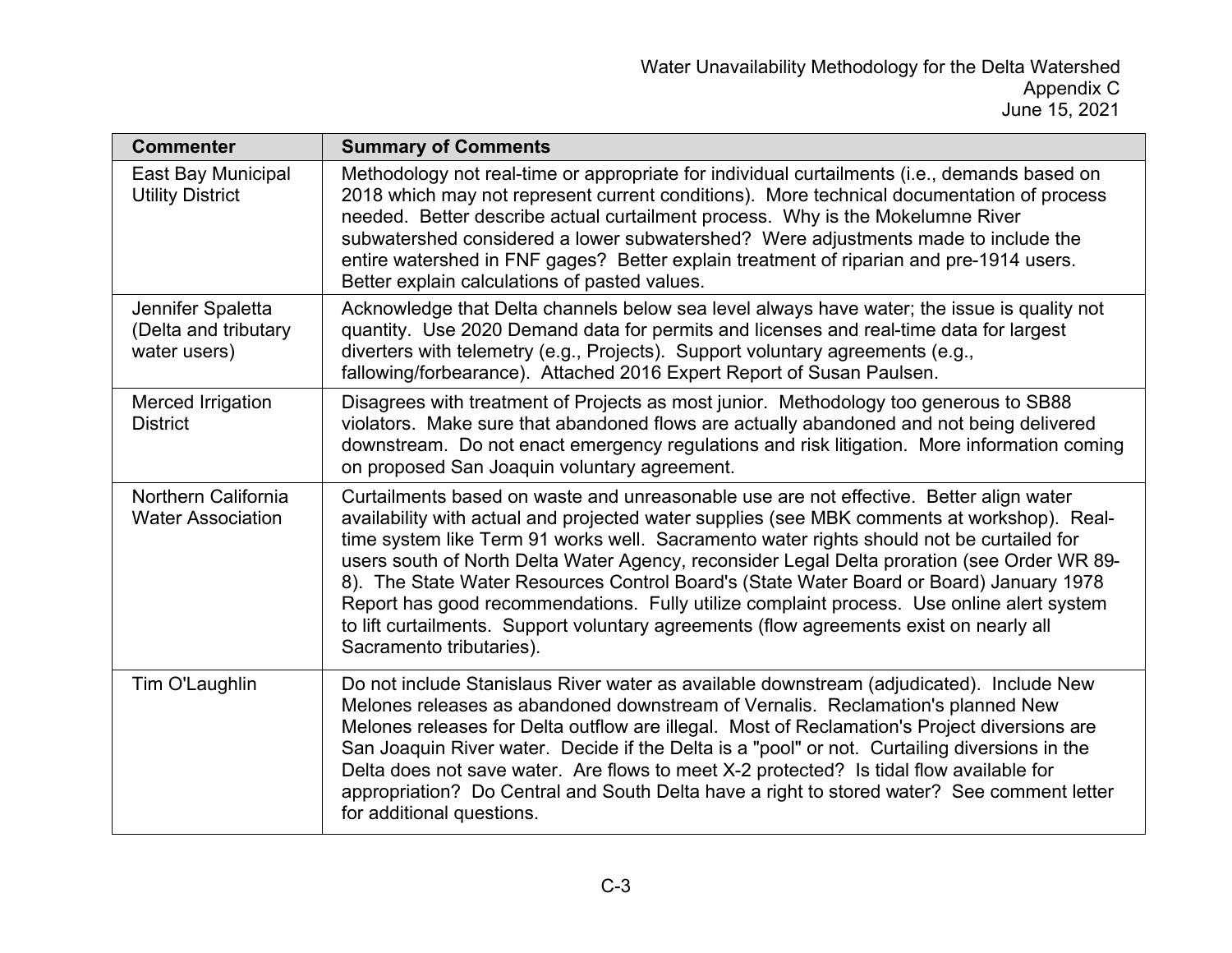| <b>Commenter</b>                                                                                                                                | <b>Summary of Comments</b>                                                                                                                                                                                                                                                                                                                                                                                                                                                                                                                                                                                                                                                                                                                                                                                                                                                                                                      |
|-------------------------------------------------------------------------------------------------------------------------------------------------|---------------------------------------------------------------------------------------------------------------------------------------------------------------------------------------------------------------------------------------------------------------------------------------------------------------------------------------------------------------------------------------------------------------------------------------------------------------------------------------------------------------------------------------------------------------------------------------------------------------------------------------------------------------------------------------------------------------------------------------------------------------------------------------------------------------------------------------------------------------------------------------------------------------------------------|
| Santa Clara Valley<br><b>Water District</b>                                                                                                     | Consider impacts on transfers and exchanges. Enforce SB88 requirements. Balance human<br>water needs with environment.                                                                                                                                                                                                                                                                                                                                                                                                                                                                                                                                                                                                                                                                                                                                                                                                          |
| San Joaquin<br><b>Tributaries Authority</b>                                                                                                     | Supply forecasts of FNF are insufficient to support curtailments, and DWR's Bulletin 120 (B-<br>120) has been inaccurate in 2021. Evaluate supply on a daily basis. Better explain how past<br>data is used in forecasts. Disclose all CalSim 3 results and better validate San Joaquin River<br>return flows. Abandoned flows in headwater subwatersheds not included. Demand estimates<br>based on past data are inaccurate. Disaggregate statement demand into riparian and pre-<br>1914 demands. Account for reductions in demand due to drought. Better explain headwater<br>subwatershed disconnection. Contractor demands double-counted. Do not include<br>rediversions of rim dam releases. Regulations and curtailments of riparian and pre-1914 users<br>are outside the Board's jurisdiction without adjudication. Assuming flow connectivity may be<br>incorrect. Only enforce priority system through complaints. |
| <b>State Water</b><br>Contractors                                                                                                               | Use smaller timestep than monthly. Validate demand data using land use information. Rely<br>on real-time water use data. Supports voluntary agreements. Critiques arguments of Delta<br>water users.                                                                                                                                                                                                                                                                                                                                                                                                                                                                                                                                                                                                                                                                                                                            |
| Jeanne Zolezzi<br>(Banta-Carbona<br>Irrigation District,<br>Patterson Irrigation<br>District, West<br><b>Stanislaus Irrigation</b><br>District) | Methodology has not improved since 2015 and is insufficient to curtail individual users. Use<br>updated (lower) demand data for this year. Remove riparian demands if no natural flow<br>available. Use finer time scale than monthly. California Data Exchange Center station data<br>inaccurate. Summer San Joaquin Project demand is too high. Include San Joaquin River<br>accretions. New Melones releases are abandoned after Vernalis. Curtailments not necessary<br>on San Joaquin River. The State Water Board has no duty to protect the Projects.                                                                                                                                                                                                                                                                                                                                                                    |
| <b>Verbal Comment</b>                                                                                                                           |                                                                                                                                                                                                                                                                                                                                                                                                                                                                                                                                                                                                                                                                                                                                                                                                                                                                                                                                 |
| Mark Van Camp<br>(MBK Engineers)                                                                                                                | Appreciates the inclusion of abandoned water at a subwatershed scale. Appreciates the<br>approach of erring on the side of conservative demand estimates and liberal supply estimates<br>so curtailments are not premature. Compare B-120 and California Nevada River Forecast<br>Center forecasts for Sacramento River watershed locations. Reconsider the apportionment of<br>Delta demands between watersheds.                                                                                                                                                                                                                                                                                                                                                                                                                                                                                                               |